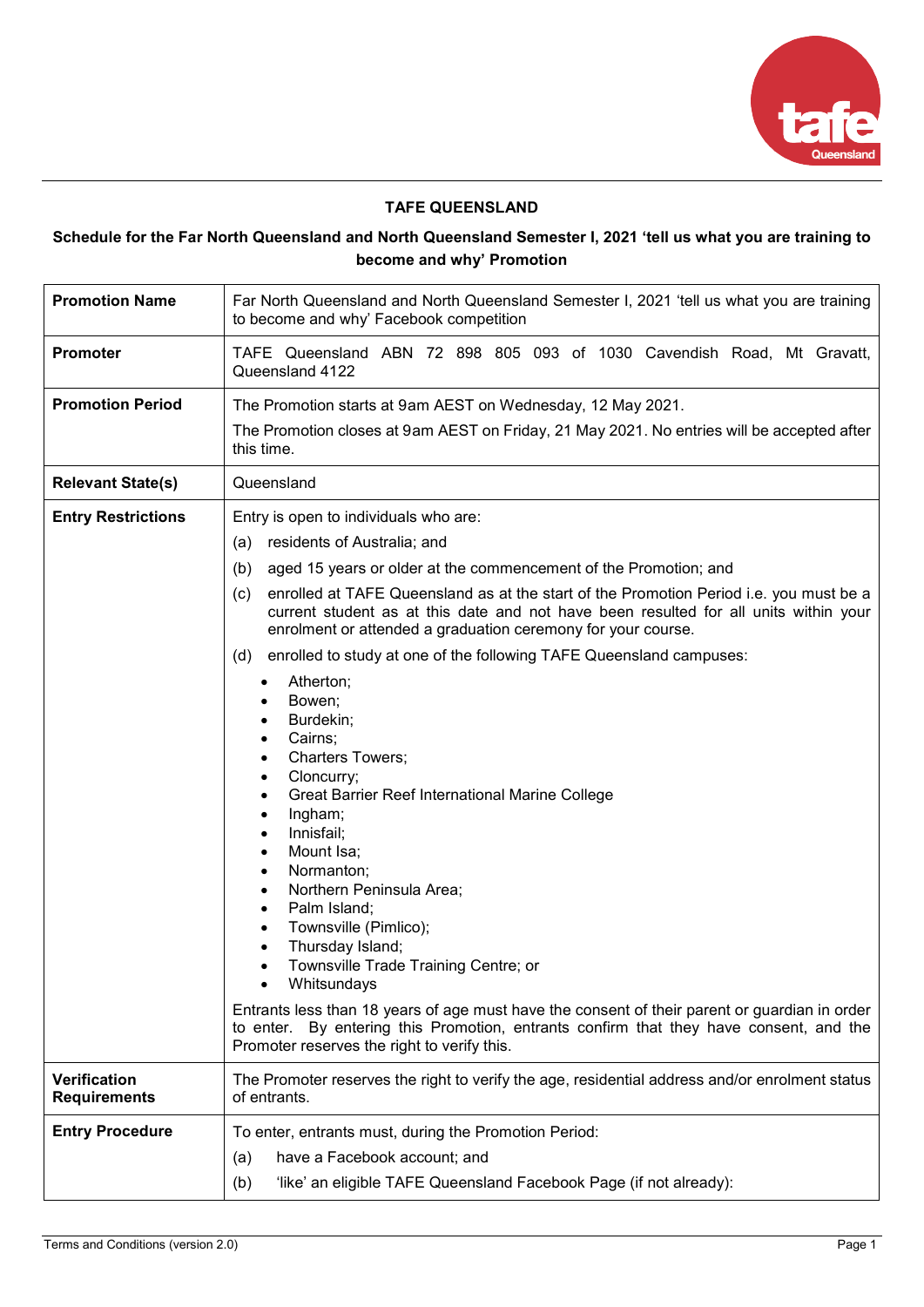|                                                                    | <b>TAFE Queensland (Atherton);</b><br>$\bullet$                                                                                                                                                               |               |                           |
|--------------------------------------------------------------------|---------------------------------------------------------------------------------------------------------------------------------------------------------------------------------------------------------------|---------------|---------------------------|
|                                                                    | <b>TAFE Queensland (Bowen);</b>                                                                                                                                                                               |               |                           |
|                                                                    | <b>TAFE Queensland (Burdekin);</b>                                                                                                                                                                            |               |                           |
|                                                                    | <b>TAFE Queensland (Cairns);</b><br>$\bullet$                                                                                                                                                                 |               |                           |
|                                                                    | <b>TAFE Queensland (Charters Towers):</b>                                                                                                                                                                     |               |                           |
|                                                                    | <b>TAFE Queensland (Cloncurry);</b><br>٠                                                                                                                                                                      |               |                           |
|                                                                    | <b>TAFE Queensland (Ingham);</b><br>٠                                                                                                                                                                         |               |                           |
|                                                                    | <b>TAFE Queensland (Innisfail);</b><br>$\bullet$                                                                                                                                                              |               |                           |
|                                                                    | <b>Great Barrier Reef International Marine College;</b><br>٠                                                                                                                                                  |               |                           |
|                                                                    | <b>TAFE Queensland (Mount Isa);</b><br>$\bullet$                                                                                                                                                              |               |                           |
|                                                                    | <b>TAFE Queensland (Normanton);</b><br>$\bullet$                                                                                                                                                              |               |                           |
|                                                                    | <b>TAFE Queensland (Northern Peninsula Area);</b>                                                                                                                                                             |               |                           |
|                                                                    | <b>TAFE Queensland (Palm Island);</b><br>$\bullet$                                                                                                                                                            |               |                           |
|                                                                    | <b>TAFE Queensland (Pimlico);</b>                                                                                                                                                                             |               |                           |
|                                                                    | <b>TAFE Queensland (Thursday Island);</b><br>$\bullet$                                                                                                                                                        |               |                           |
|                                                                    | TAFE Queensland (Townsville Trade Training Centre); and/or<br>$\bullet$                                                                                                                                       |               |                           |
|                                                                    | <b>TAFE Queensland (Whitsundays); and</b>                                                                                                                                                                     |               |                           |
|                                                                    | comment on the competition post, telling us 'what you are training to become and why'<br>(c)                                                                                                                  |               |                           |
|                                                                    | Make sure you comply with Facebook's Statement of Rights and Responsibilities, otherwise<br>your entry will be ineligible.                                                                                    |               |                           |
|                                                                    | Please, keep it nice – entries must not contain any content that is obscene, profane, lewd,<br>defamatory, objectionable or otherwise inconsistent with the Promoter's brand.                                 |               |                           |
| <b>Maximum Number of</b><br><b>Entries</b>                         | You can only enter once - don't create multiple accounts to try and get around this. Anyone<br>creating multiple accounts will be ineligible to win.                                                          |               |                           |
| <b>Judging Details</b>                                             | Date: Wednesday, 26 May 2021                                                                                                                                                                                  |               |                           |
|                                                                    | Time: 3pm AEST                                                                                                                                                                                                |               |                           |
|                                                                    | Location: TAFE Queensland Cairns campus, Gatton, Newton, Eureka and Wilkinson Streets,<br>Manunda, Queensland 4870                                                                                            |               |                           |
|                                                                    | Judging Criteria: entries will be judged on the criteria of most creative, determined by the<br>Promoter at its sole discretion.                                                                              |               |                           |
| <b>Prizes Details</b>                                              |                                                                                                                                                                                                               |               |                           |
|                                                                    | <b>Prize</b>                                                                                                                                                                                                  | No. Available | Value of each Prize (RRP) |
|                                                                    | Only 1 Visa Gift Card                                                                                                                                                                                         | Five $(5)$    | \$100.00                  |
| <b>Total Prize Pool</b>                                            | Up to \$500.00.                                                                                                                                                                                               |               |                           |
| <b>Prize Restrictions /</b>                                        | Each Prize, once provided to the winner, is the responsibility of the winner and if lost or                                                                                                                   |               |                           |
| <b>Exclusions (if any)</b>                                         | damaged will not be replaced by the Promoter.                                                                                                                                                                 |               |                           |
|                                                                    | Prizes can be collected from the Promoter or the Promoter can post the prize, but if the card<br>is lost or damaged in the post it will not be replaced by the Promoter.                                      |               |                           |
|                                                                    | Prize winners will not receive a replacement Prize if they fail to use their Prize at the time, or<br>within the timeframe, applicable to the Prize.                                                          |               |                           |
| <b>Notification and</b><br><b>Publication of</b><br><b>Winners</b> | Winners will be notified by reply Facebook comment within 2 business days of being selected.<br>Prize winners' names will be published on the Promoter's website at tafegld.edu.au by Friday,<br>28 May 2021. |               |                           |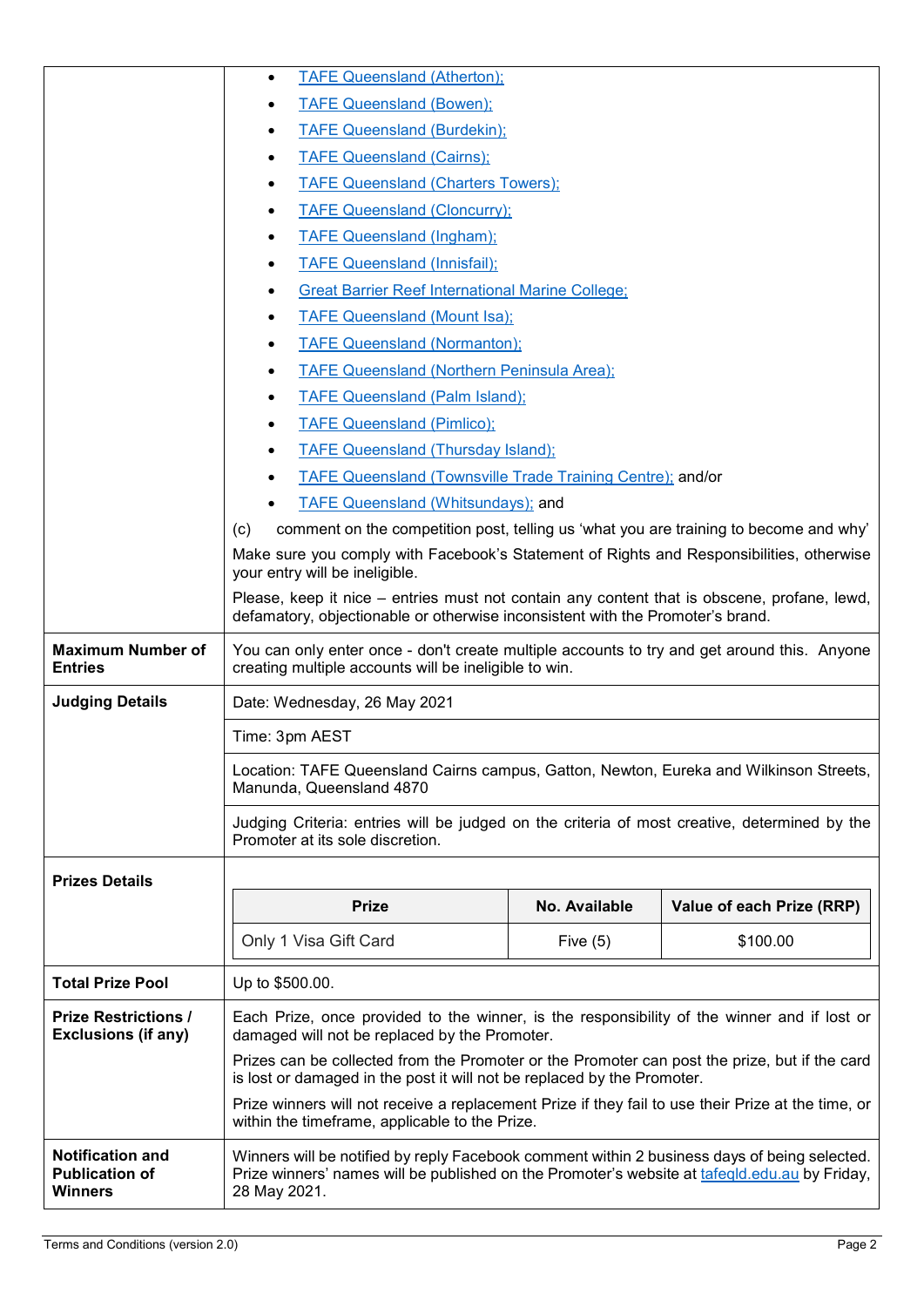| <b>Prize Claim Date</b> | Monday, 30 August 2021                                                    |
|-------------------------|---------------------------------------------------------------------------|
| <b>Additional Terms</b> | The Prizes are subject to the Only 1 Visa Gift Card terms and conditions. |
|                         |                                                                           |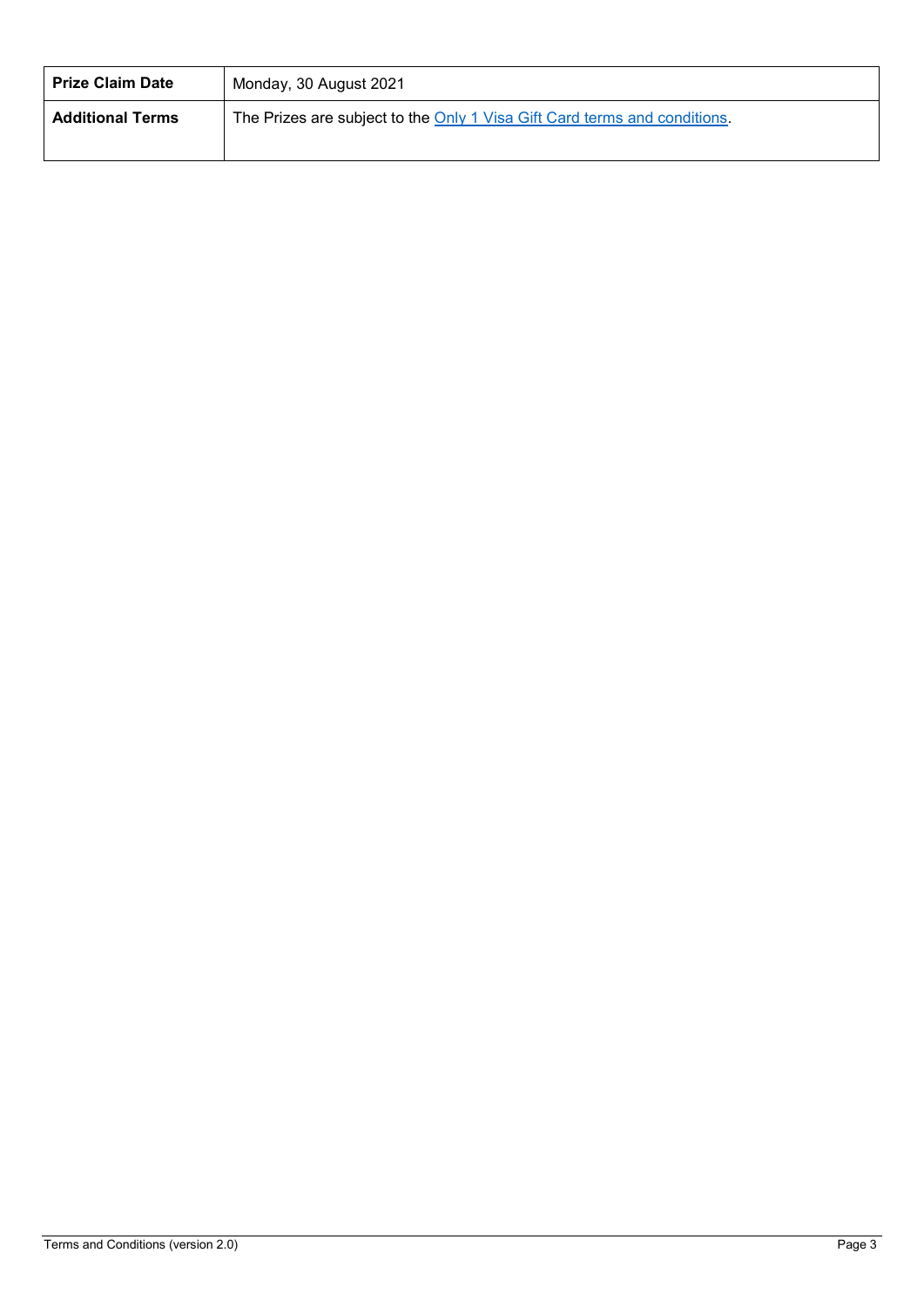## **TAFE QUEENSLAND**

## **Terms and Conditions of Entry for the Far North Queensland and North Queensland Semester I, 2021 'tell us what you are training to become and why' Promotion**

## **First up**

- 1. These terms and the Schedule form the Conditions of Entry for this Promotion, and set out all of the information you need to know regarding this Promotion. Capitalised terms have the meaning given in the Schedule, unless otherwise stated. If there's any inconsistency between these terms and the Schedule, then what's in the Schedule is correct. By submitting your entry, you agree that these Conditions of Entry apply to your entry.
- 2. The promoter is TAFE Queensland (ABN 72 898 805 093) of 1030 Cavendish Road, Mt Gravatt, Queensland 4122 ('*Promoter', 'we', 'us'*).
- 3. Any updates to these Conditions of Entry will be published on our website [tafeqld.edu.au/about-us/policy](https://tafeqld.edu.au/about-us/policy-and-governance/competitions/index.html)[and-governance/competitions/index.html,](https://tafeqld.edu.au/about-us/policy-and-governance/competitions/index.html) so it's important to check these Conditions of Entry regularly.

#### **Who can enter … and who can't**

4. The eligibility requirements for this Promotion are set out in the Entry Restrictions. Directors, managers, employees, officers, agents and contractors of the Promoter, and their immediate families (i.e. spouse, partner, parent, grandparent, natural or adopted child, and sibling (whether natural or adopted by a parent)) are ineligible to enter.

#### **How to enter**

- 5. To enter, you must follow the Entry Procedure.
- 6. We will not accept entries which are incomplete, illegible, or which are generated by computers or other automated means.
- 7. We reserve the right to disqualify your entry in the event of non-compliance with these Conditions of Entry, failure to meet any content guidelines set out in the Entry Procedure or if, in our reasonable opinion, you tamper or interfere with an entry mechanism in any way.
- 8. If the Promotion cannot run for reasons beyond our control (for example, infection by computer virus, mobile network failure, bugs, tampering, unauthorised intervention, fraud, or technical failures), we reserve the right to cancel, suspend, modify or terminate the Promotion. If that happens, we'll select a winner from eligible entries received at the time.
- 9. All decisions made by us regarding any aspect of the Promotion are final and no correspondence will be entered into.

#### **Rules about entry content**

- 10. You must take full responsibility for the content of your entry and for ensuring that your entry complies with these Conditions of Entry. When we talk about "entry content", we mean any content (including text, photos, videos and email messages) that you submit, upload, transmit, publish, communicate or use in connection with your entry into the Promotion.
- 11. Entries must be your original work. We reserve the right to verify, or to require you to verify, that your entry is your original work. If an entry cannot be verified to our satisfaction, that entry will be deemed invalid.
- 12. Your entry must not include:
	- (a) any image or voice of any other person, unless you have that person's permission. If your entry includes this content, you confirm that you have consent from the relevant person;
	- (b) any content that contravenes any law, infringes the rights of any person or is obscene, offensive, potentially defamatory, discriminatory, indecent, objectionable or inappropriate (which includes any content involving nudity, malice, excessive violence or swearing); and
	- (c) any content which infringes the intellectual property rights (such as copyright and trade marks) of another person. If you're not sure whether you have the right to include particular content (for example, recorded music), don't include it. By including any such content in your entry, you confirm you have the permission of the owner to do so and that this permission allows us to use the entry in accordance with these Conditions of Entry.
- 13. We may, in our absolute discretion, edit, modify, delete, remove or take-down any part of your entry.
- 14. By submitting an entry to the Promotion, you agree to assign all rights in your entry to us and consent to us using your entry in any manner we wish (including modifying, adapting or publishing the entry, whether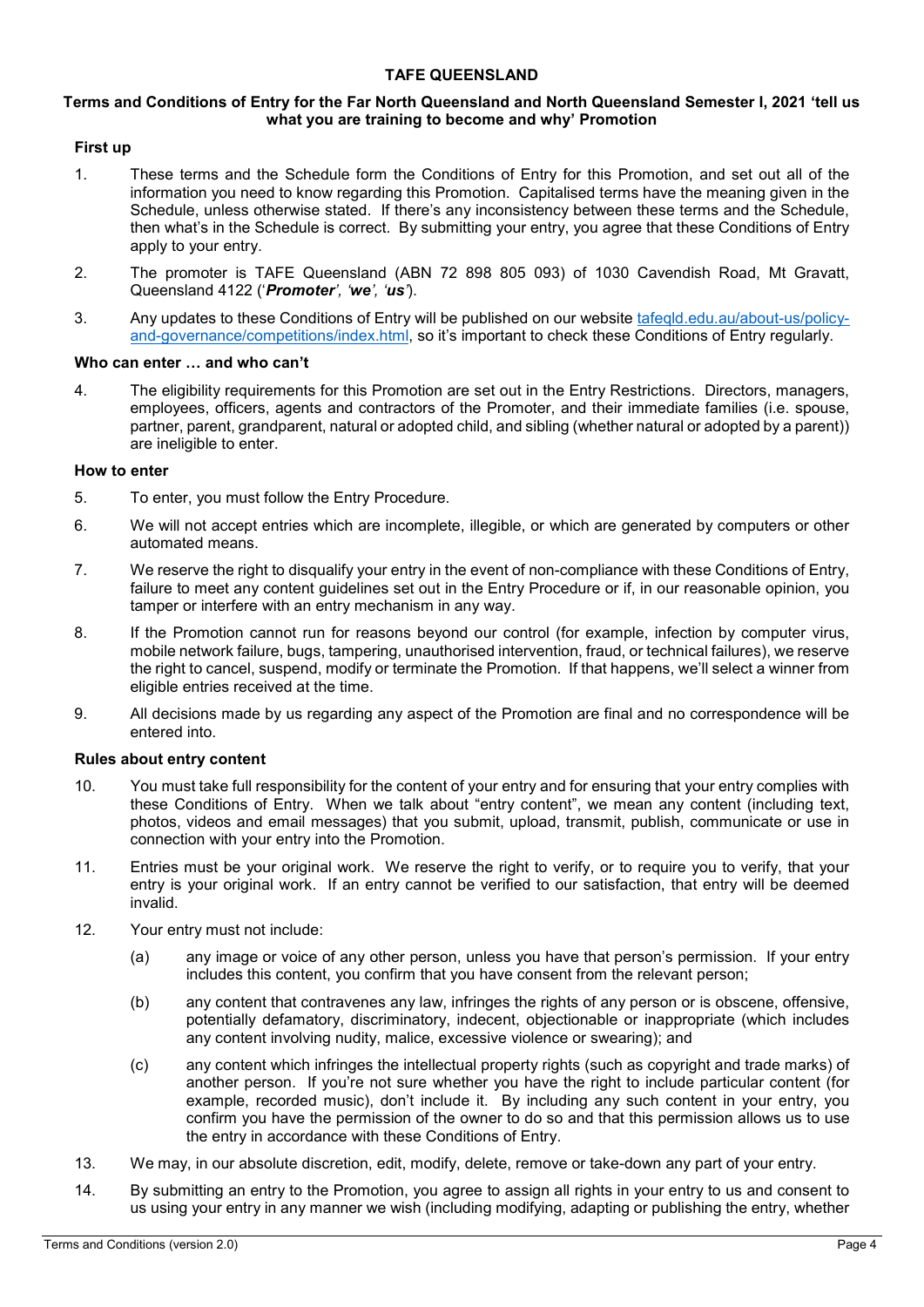in original or modified form, in whole or in part or not at all), by way of all media, without compensation. By submitting an entry, you consent to any dealings with the entry that may otherwise infringe your moral rights in the entry. We may copy any content submitted as part of an entry, cause the content to be seen and/or heard in public, and communicate the content to the public. We may also allow third parties to do these things.

## **Prizes**

- 15. The prize(s) are set out in the Prize Details and are subject to any restrictions specified in the Prize Restrictions/Exclusions. Unless otherwise stated, prize values are accurate as at the commencement date of the Promotion. Any variation after that date is beyond our control. All costs, fees, charges or expenses associated with the prize(s), which are not specified in the Schedule, are the responsibility of the winner(s).
- 16. Prizes are not transferable, exchangeable or redeemable for cash. If for any reason a prize is not available, we will substitute it for another prize of equal or higher value (in our discretion).

#### **How winners are chosen and notified**

- 17. This Promotion is a game of skill, and chance plays no part in the selection of the winner(s). Each eligible entry will be judged by us based on, amongst other things, the Judging Criteria. The judges' decision is final, and no correspondence will be entered into. We will notify winners, and publish their names, in accordance with the Notification and Publication of Winners information set out in the Schedule.
- 18. Unless otherwise stated, each entrant is only eligible to win one prize.

#### **How to claim prizes**

- 19. Unless otherwise stated in the Schedule, prizes will either be posted using the address information provided by the winner or are to be collected by the winner in person (at the Promoter's absolute discretion). Where a prize is posted, winners should allow up to four weeks for delivery. We accept no responsibility for any lost, delayed or misdirected mail, or any damage to prizes caused in transit.
- 20. If (having made reasonable efforts) we cannot contact a prize winner, or if any prize is not accepted or claimed by the Prize Claim Date, that prize winner's entry will be deemed invalid, and we reserve the right to distribute unclaimed prizes to the next best entry.
- 21. At our request, prize winners (and their companion(s), if applicable) must sign (or ensure that their parent/guardian signs) an indemnity and exclusion of liability form provided by us. If a winner (or their parent/guardian) does not sign that form within the time specified by us, they will not be able to participate and that winner's entry or prize claim will be declared invalid. We will then award that prize to the next best entry.
- 22. If you are a winner, you are responsible for your use of the prize, including complying with all relevant laws and any applicable terms and conditions of use.

#### **Promoter's use of entries and personal information**

- 23. On submission, entries become the property of the Promoter. We may, in our absolute discretion, edit, modify, delete, remove or take-down any part of your entry. By submitting an entry to the Promotion, you agree to assign all rights in the entry to us and consent to us using the entry in any manner we wish (including modifying, adapting or publishing the entry, whether in original or modified form, in whole or in part or not at all), by way of all media, without compensation. By submitting your entry, you consent to any dealings with the entry that may otherwise infringe your moral rights in the entry. We may copy any content submitted as part of an entry, cause the content to be seen and/or heard in public, and communicate the content to the public. We may also allow third parties to do these things.
- 24. By participating in this Promotion, you understand and agree that TAFE Queensland may use and disclose the personal information provided by you for the purpose of conducting the Promotion and for any of the purposes set out in TAFE Queensland's Privacy Policy (available at [tafeqld.edu.au/about-us/privacy.html\)](http://tafeqld.edu.au/about-us/privacy.html), which contains information about how you may access and seek correction of your personal information or complain about a breach of your privacy, and how TAFE Queensland will deal with that complaint. TAFE Queensland may also disclose your personal information to other parties, including TAFE Queensland's third party service providers. From time to time, these third parties may be located (and so your personal information may be disclosed) overseas, including in India, the USA and the UK, and other countries from time to time. TAFE Queensland may use your personal information for direct marketing purposes, unless you opt out (which you can do at any time in accordance with TAFE Queensland's Privacy Policy). You can request to access, update or correct any personal information we hold about you by writing to TAFE Queensland's Privacy Officer at PO Box 1910, Carindale, Queensland 4152 or by sending an email to [TAFE.Queensland@tafeqld.edu.au.](mailto:TAFE.Queensland@tafeqld.edu.au)